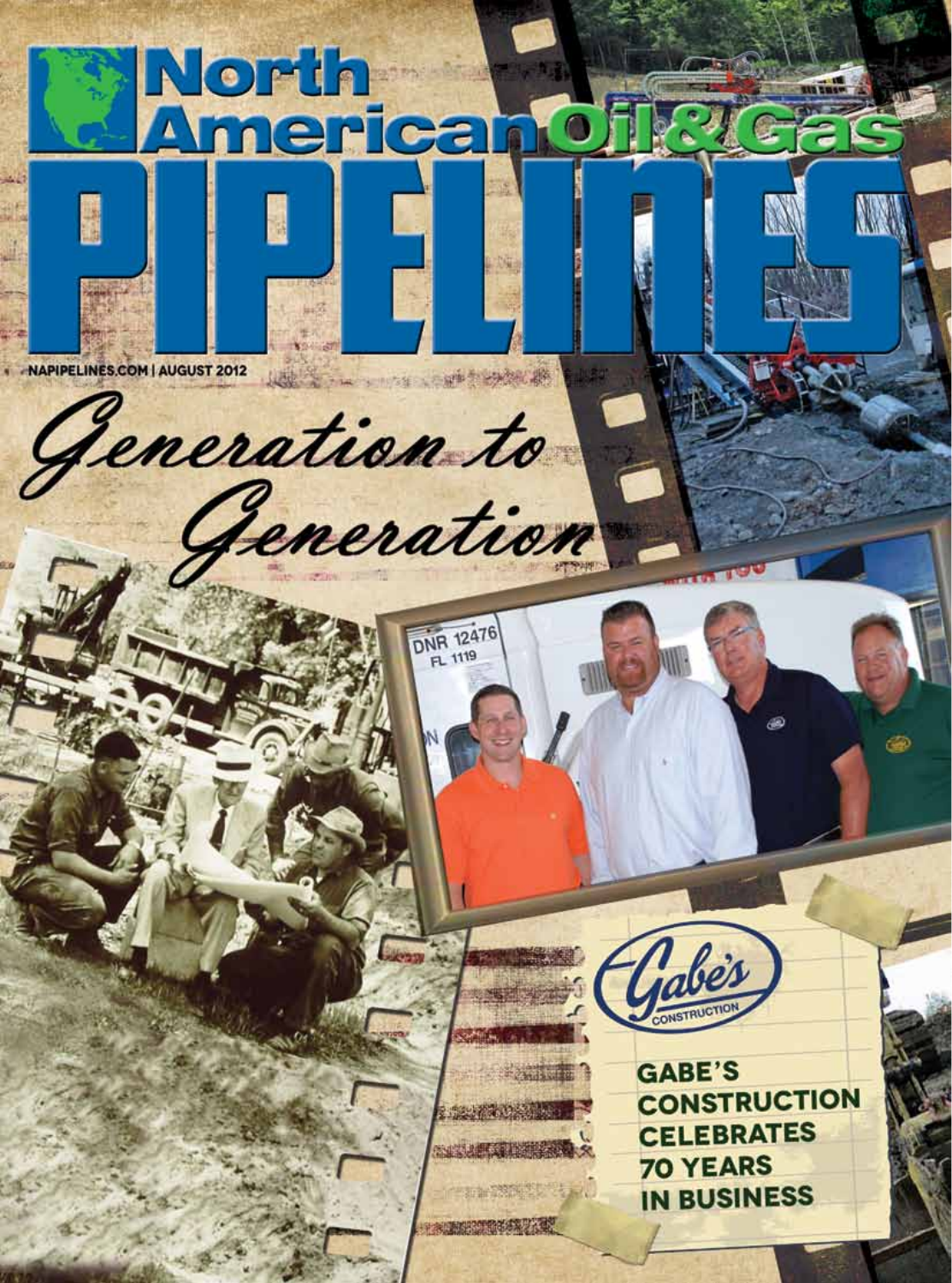



**ON THE COVER:** Since its founding in 1942 by Jacob Gabrielse, Gabe's Construction has flourished as a prime contractor for pipeline installation and other utility related projects.

### **20 Generation to Generation**

Gabe's Construction is celebrating 70 years in business as it begins to transition from the third to the fourth generation of family ownership. By Bradley Kramer

#### **FEATURES**

#### **24 2012 Canadian Natural Gas Pipeline Report**

An update of recent and forthcoming pipeline projects affecting the natural gas sector in Canada. By Bradley Kramer

# **28**

## **Adding Some Armor**

Washington-based company Fused Armor is introducing a new technology that could prevent pipeline spills. By Gary Wilson and Robert Hansen

#### **32 Carriers of the Future**

Rig Source introduces the new Terramac track carriers to suit a diverse number of pipeline construction tasks. By Matt Fueston

#### **DEPARTMENTS**

- **8** News **18** Project Roundup **40** Product Showcase
- **46** Calendar

#### **34 Meeting Wet Gas Needs**

A new automated system can help control the costs associated with frequent pipeline pigging. By Larry Payne

#### **38 Despite the Challenges**

NiSource's Stan Chapman talks about building out the shale infrastructure. By Bradley Kramer

#### **COLUMNS**

**6** Editor's Message

#### **MARKETPLACE**

- **45** Business Cards
- **46** Index of Advertisers

North American Oil & Gas Pipelines (ISSN 2166-6334) is published twelve times per year. Copyright 2012, Benjamin Media Inc., 1770 Main St., Peninsula OH 44264. USA All rights reserved. No part of this publication may be reproduced or transmitted by any means without written permission from the publisher. One year subscription rates: complimentary in the United States, Canada and Mexico. Single copy rate: \$10.<br>Subscriptions and Canadian Subscriptions: Canada Post Agreement Number 7178957. Send change address information and blocks of undeliverable copies to Canada Express; 7686 Kimble Street, Units 21 & 22, Mississauga, ON L5S 1E9 Canada

*North American Oil & Gas Pipelines* Manazine is not affiliated or associated with North American Pipe Corporation of Houston, Texas.



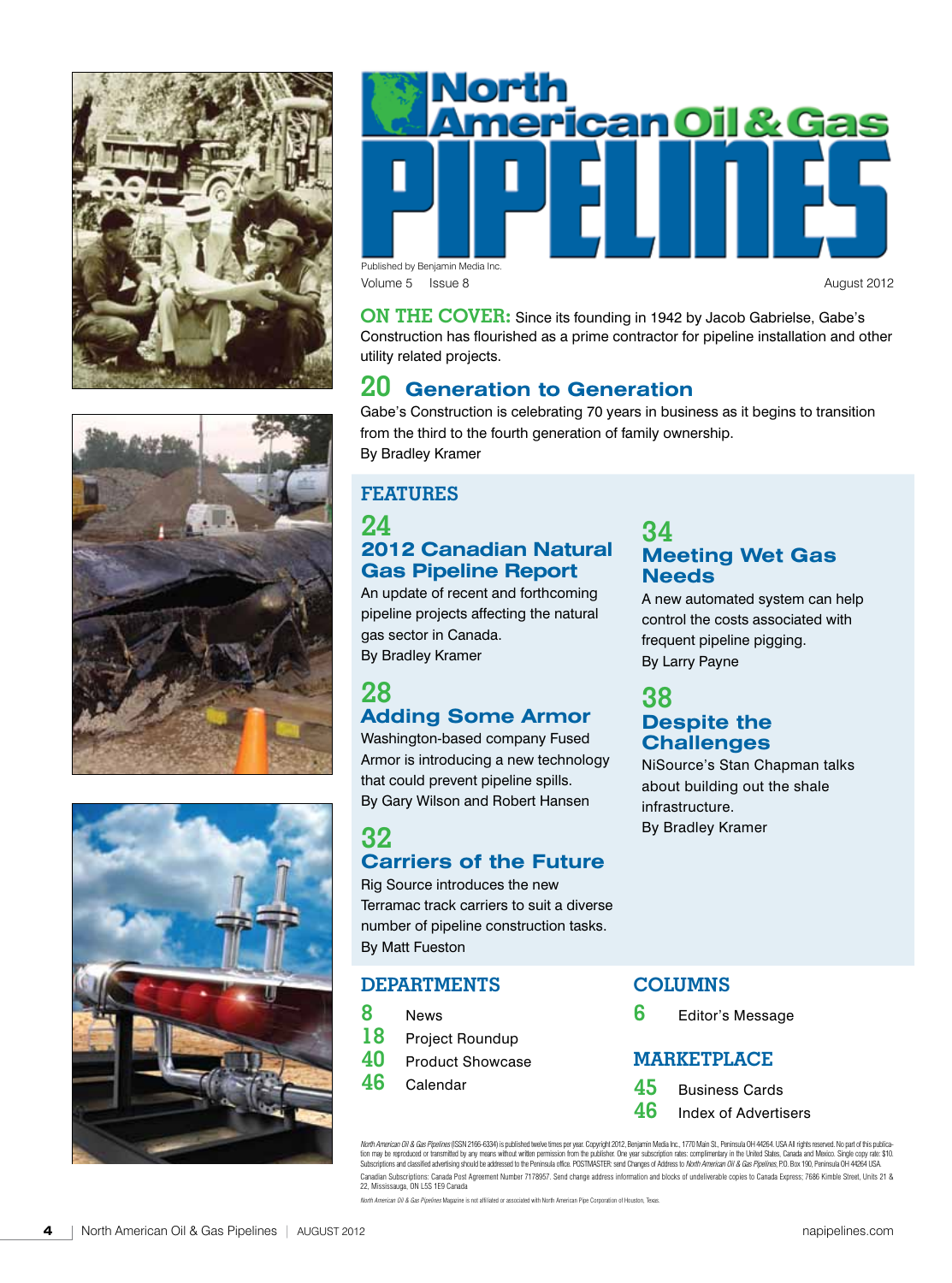

# **Could a New Technology Stop Pipeline Spills?**

ow is it possible to stop pipeline spills? A company in the state of Washington may have an answer in the form of a new pipeline protection material stop pipeline spills? A company in the state of Washington may have an answer in the form that provides a longer life-cycle than traditional methods.

Fused Armor Inc. has developed a breakthrough that could change the way that companies deal with traditional corrosion and erosion problems. The new approach involves cladding the external and internal walls of the pipelines with a patented water-based silicon protective process. This will permanently seal the metal substrate from corrosion and will prevent erosion from damaging the inner wall of the pipeline.

The inventor of the Fused Armor fusion process spent two years as a

By Gary Wilson and Robert Hansen

distributor for a national industrial coatings manufacturer. The limitation of using epoxy and urethane coatings to protect metal for a long-term basis was not possible. The seed was planted to provide a new long-term protection system for metal substrates.

The development of Fused Armor involved a substantial collaborative effort and numerous improvements bringing forth its current formulas designed for the caustic and corrosive environmental conditions of the petroleum industry. In meeting this protection, Fused Armor also offers a high degree of lubricity to allow crude oil and natural gas to flow through a pipeline freely by greatly reducing static tension of liquids and gases flowing through the pipe.

Flow of crude oil and natural gas on the inner wall of pipeline on the bare

metal creates static tension, which creates friction allowing for buildup of crude oil waxes that reduce or block the flow of crude oil. Crystalline webs called calthrate (buildup of methane hydrate webs) reduces or stops the flow of natural gas through a pipeline. This may cause undue pressure on the pipe causing it to weaken and break. The interior wall of the pipe is further protected from erosion by sand and other abrasive objects contained in crude oil. Protection of both inner and outer walls of pipelines is of primary importance to pipeline operators.

When buried, the outer wall of a Fused Armor-cladded pipeline is protected from attack by natural alkaline and acids of the soil. Further, the operational effectiveness of the metal substrate can be extended indefinitely without corrosion affecting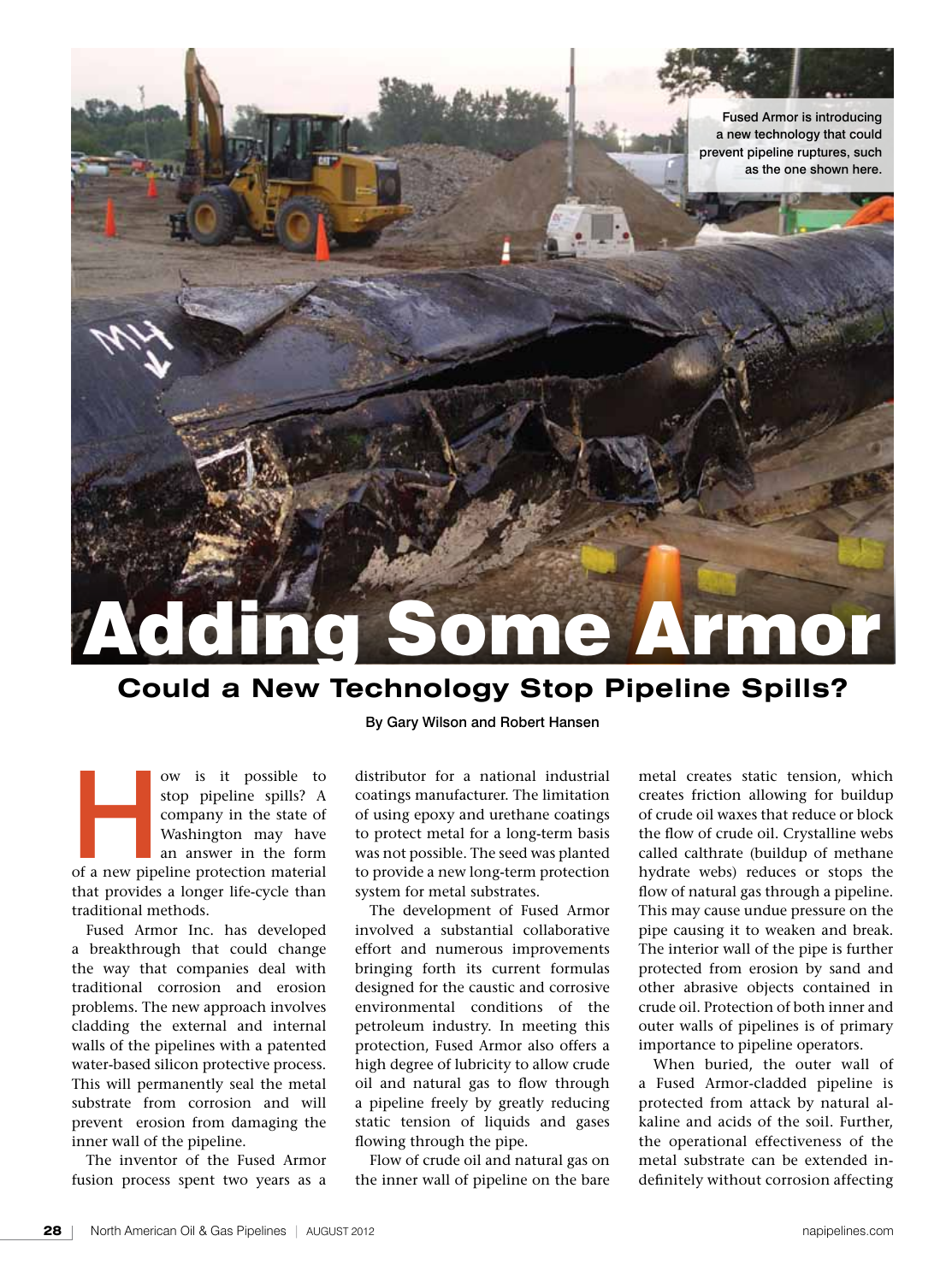the outer wall. This inorganic formula is not affected by the moisture or any caustic or corrosive effects contained in the soil. Above ground the Fused armor protection system is unaffected by ultraviolet rays. It will not break down due to ultraviolet ray exposure as do many industrial coatings. Atmospheric weather conditions will not reach the metal due to the impervious shield of Fused Armor.

The cladding actually changes the properties of carbon steel creating new "Super-Steel." A Super-Steel shield is created when Fused Armor claddings are applied to a carbon steel substrate changing most, if not all, of the properties of the regular steel into Super-Steel by making it harder and stronger than chemical resistant stainless steel alloys and 32 other acid resistant metals.

#### Super-Steel Testing:

- • Electrical resistance (40,000 volts, the max output of the testing device);
- • Excellent electrical conductivity when grounded;
- • Chemical and acid resistance (sixhour boiling sulfuric acid testing vs. 32 different metal alloys and metals);
- Flexural strength (180-degree bend with no cracks on a 1-in. radius);
- ASTM A370-06 testing for yield strength, ultimate load, stress testing and percentage of elongation, which demonstrate a substantial increase of yield load, yield strength, ultimate load and the ultimate stress of steel pipe;
- • Ultraviolet resistance;
- Radioactivity resistance;
- • Corrosion, acid and bio-fouling resistance;
- Impact resistance with testing demonstrating strength beyond most metals;
- • Superior performance in temperature extremes ranging from minus-325 F to more than 1,500 F;
- • Compression strength at 24,000 psi (keeps the metal substrate in a constant state of compression); and
- • Welding friendly (in some cases, it will fold over weld bead when cooling down without touch up).

This new inorganic water-based silicon material is harder than the metal it's protecting. The surface of the metal substrate (carbon steel) must be permanently damaged before the hard protective shield will fail. This durable protective shield gives a long-term solution to the short-term protection presently being offered by some other industrial protective coating systems.

There has been much discussion within government and industry concerning the new pipelines that are needed to deliver products from the Canadian oil sands (diluted bitumen) to refineries. Reports since TransCanada's Keystone pipeline opened in 2010 indicate that there have been 11 spills/leaks in less than one year. Blame for the spills is commonly linked to the thicker,

# **Reduce Pipeline Mat Transportation Costs**

Our pipeline mats weigh less allowing you to carry up to 22 pipeline mats per truckload versus 15 of the traditional all wood mats. A 45% increase per load.

- Patent pending
- Hybrid mat (steel & wood)
- · Built in air wick channel
- . Oak stays above the ground
- Grouser wear strips Fork slides
- Replaceable oak top

**Optional Cable Loop.** 

- Better equipment utilization on job site
- . Less mats needed per job than
- traditional all wood mats

- Expected life of mats - 3-5 times that of the industry standard

> **No Sweetgum** or Poplar. All Oak Top.

### **Orain Tubbs** 409.504.9578 1-800-231-8198

U.S. owned and operated. Founded in 1963. www.dragonproductsitd.com

**RAGON** 

Make it happen.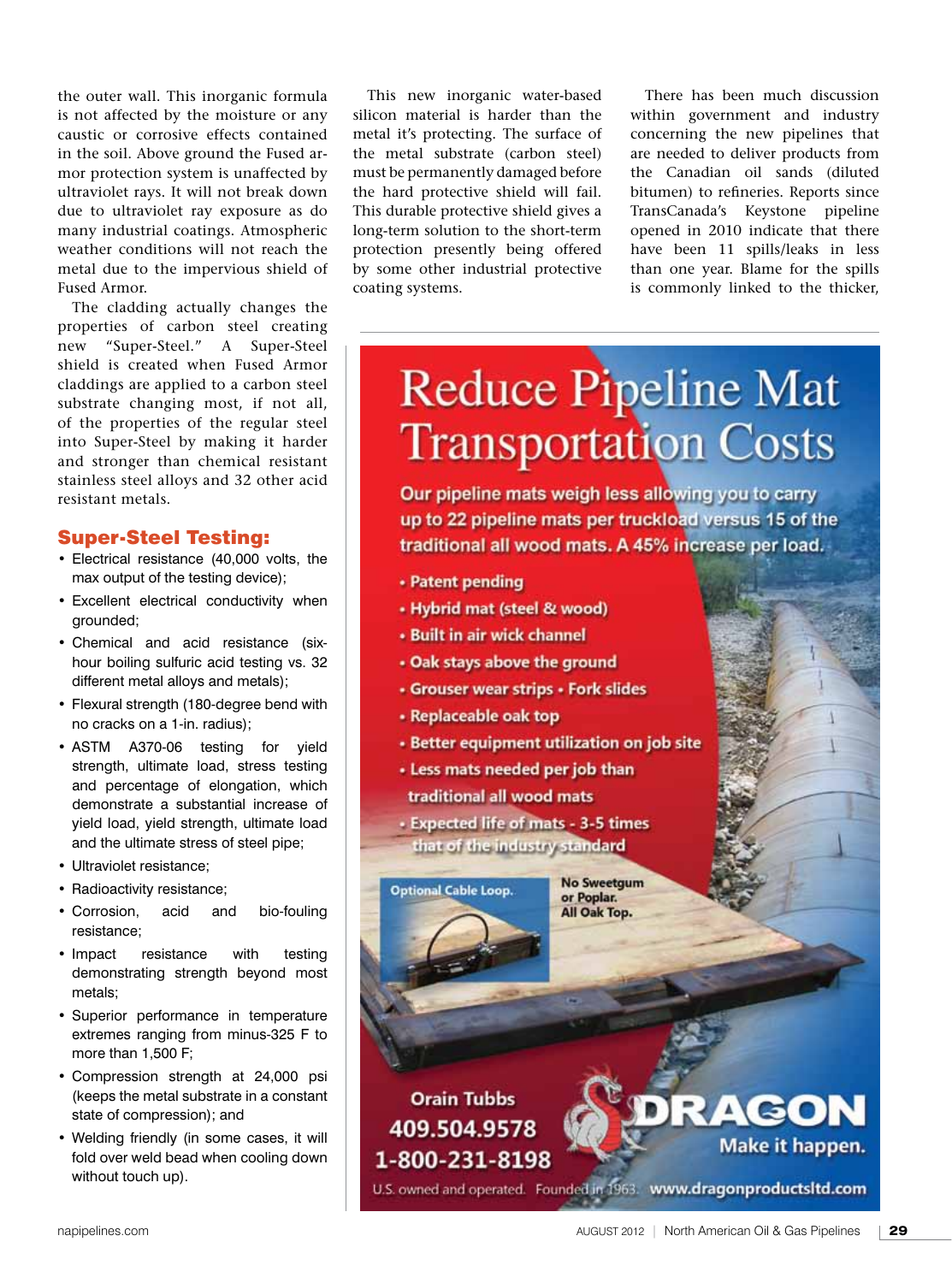# **Operating Pipeline Failures - All Causes**

Alberta, Canada 2008



The primary cause of pipeline spills related to oil sands product is corrosion to the inner wall of the pipe (39 percent of all spills) and external corrosion of the outer wall (13 percent of all spills), according to data from the Canadian Association of Pipeline Producers ("Mitigation of External Corrosion on Buried Pipeline Systems," June 2009).

more abrasive oil sands product (dilbit) which results in corrosion/ erosion to the inner pipeline walls. A dilemma is caused in balancing the potential of the abundant oil sands oil resource, and the corrosive harshness placed on the delivery infrastructure used by bringing this valuable resource over 1,800 miles to refineries in the United States. It is easy to point out the shortcomings of the pipeline system when it is corroding and failing at multiple points along critical travel routes.

This new protective system offers the opportunity to introduce a safer and more dependable delivery system by offering operators a compelling option. A delivery system that can be self-sustaining with little maintenance needed (offering significant reductions of maintenance budgets) teamed with the opportunity for minimal delivery downtime (by maintaining an intact, unrestricted product flow) is extremely attractive. This translates into higher profitability. Having such asset protection could allow a pipeline operation to run consistently for more than 30 years without the fear of spills or leaks caused by corrosion, helping to elimi-

- Internal Corrosion
- **External Corrosion**
- Damage by Others
- Miscellaneous/Pipe Failure
- Construction Damage/Installation
- Mechanical or Valve/Fitting Failure
- Weld Failure (Girth or Seam Rupture)
- Operator Error
- Overpressure
- Unknown

nate associated downtime, cleanup costs and fines from the U.S. Environmental Protection Agency. As for environmental concerns, this type of long-term protection provides an opportunity for pipelines to remain buried without worries of leaks or spills damaging natural resources and wildlife. To top all those considerations, Fused Armor is strictly water-based. It is environmentally friendly throughout its entire product life-cycle.

Fused Armor offers tangible and quantifiable returns for major gathering and trunk line operations. By cladding the inner and outer walls of the pipeline, the pipe would be protected for many years without wear. Cathodic protection can be kept at a minimum or eliminated. The high lubricity of the protection system would call for periodic flushing of the line with surfactants to clean out the inner wall, without the need to physically scrape down buildup of corrosion, carbonate or crystalline particles. The cessation of product flow while using a pig to clean the walls of a pipeline can easily represent lost revenue of up to \$50,000 an hour for each hour of downtime or millions of total dollars per day.

Using Fused Armor to protect the inner wall of the pipeline protects carbon steel from exposure to the caustic effects of the dilbit crude and erosive quartz contained in the flows. The combination of lubricity and hardness of Fused Armor

(demonstrated in third-party testing) proves a valuable feature for using the Fused Armor's long-term protection system. A delivery system that can be self-sustaining with little maintenance needed, offering significant reductions to maintenance budgets, teamed with the opportunity for minimal delivery downtime by maintaining an intact, unrestricted product flow translates into increased profitability.

#### Reduction of maintenance costs are another advantage of using Fused Armor claddings:

- **1. Elimination of re-coating** pipelines (ultraviolet ray protected for over 50 years).
- **2.Elimination of insulation tape** (45 percent insulation value of the coating and corrosion caused corrosion to pipe due to moisture accumulation between the wrap and the pipe).
- **3. Reduction of cleaning pigs** by coating the pipeline internally (increasing the lubricity internally and reducing friction on the inner wall of the pipe).
- **4.Elimination of expensive** corrosion resistant chemicals to flush through the pipelines.
- **5.Improved cathodic protection** by grounding the treated pipe and using electrical conduction to place sensors on the pipes wall.
- **6. Reduced or elimination of the need to install cathodic protection**  (chemical/electrical resistance of the cladding) using anodes or electrical devices.
- 7. Metal detection pigs can still be run on a **reduced schedule** (every five to 10 years).

The pipelines in the United States are at a crossroads due to their age and state of disrepair. Many need to be repaired, replaced or rebuilt. If a long-term protective coating would have been available when they were first built they would have not been weakened by corrosion. However, the solution for the extended life of both subsea and land based pipelines is now available to the pipelines operators. The Super-Steel system offers